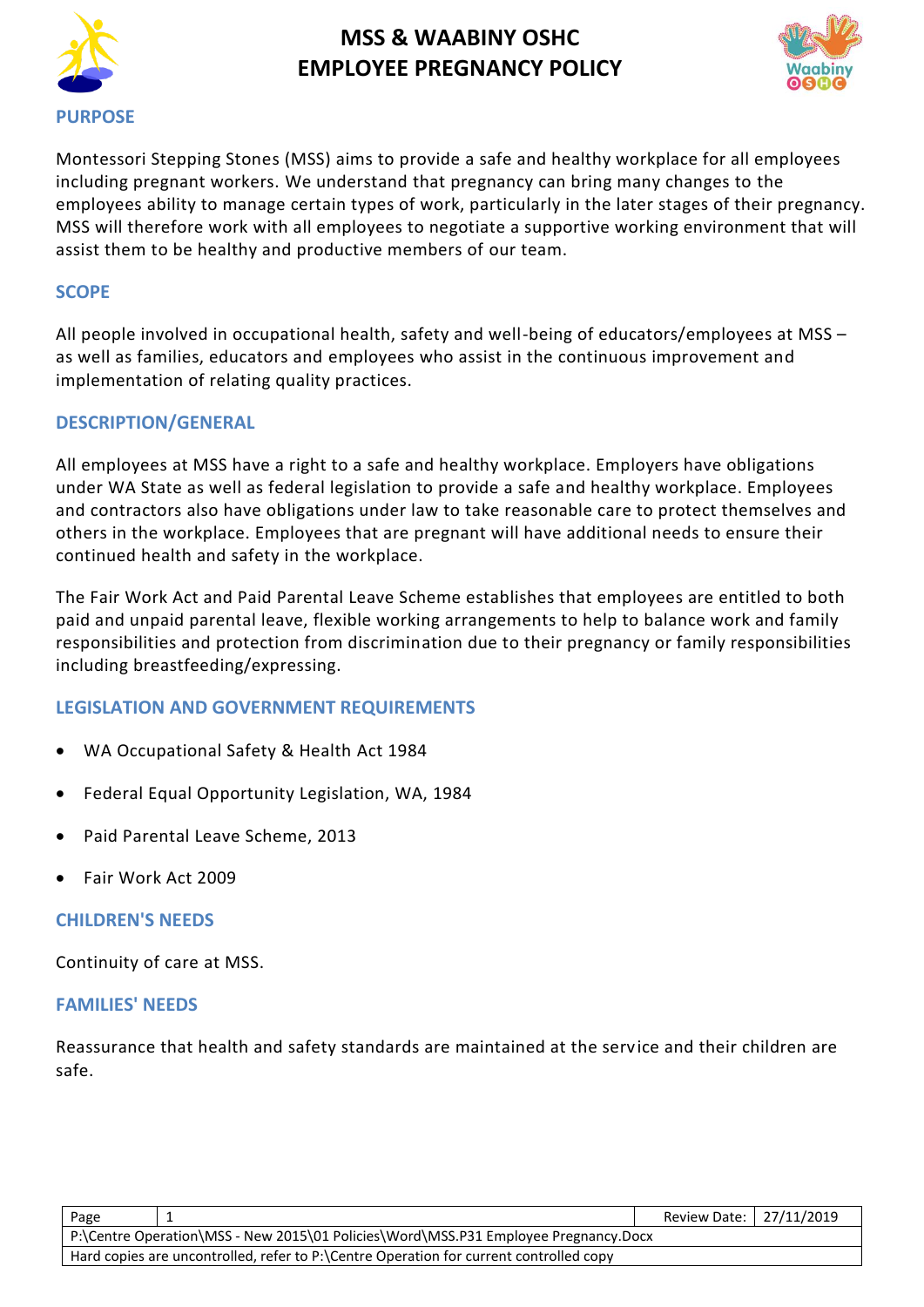



### **EDUCATOR/EMPLOYEE NEEDS**

A safe and healthy workplace and equity in continuing employment whilst pregnant, with transparent information about the health risks to themselves and the new born child. Support from MSS to continue to work in a safe and healthy environment. Where possible an opportunity to change to flexible work hours, access to child care whilst also considering other educators/employees needs to equally be considered and supported by MSS.

### **MANAGEMENT NEEDS**

To know and understand current legislation and their responsibilities to pregnant employees, with employees being up front and truthful about any difficulties they are experiencing so that issues can be addressed and their safety and health needs assured. Where possible other employees to support pregnant employees.

### **OCCUPATIONAL HEALTH AND SAFETY**

MSS considers that any workplace hazard for pregnant employees may also be a hazard for other employees. Therefore, procedures to reduce risk of injury or ill health will be discussed with all employees in accordance with the service's Occupational Safety & Health policy.

Where there is an identifiable risk associated with a pregnant educator/employee's work, the nominated supervisor will consult with the employee to examine how the work can be modified to eliminate or minimise the risk.

In regard to infectious diseases, MSS will alert all educators/employees to the potential risks to health that may arise through their employment. Female educators will be advised they should have their immunity to Rubella, Measles, Chicken Pox and Cytomegalovirus (CMV) infections tested well before planning pregnancy.

An educator can be immunised against Rubella before pregnancy although care should be taken not to fall pregnant within three months of immunisation.

As there is no immunisation against CMV, should an educator who is planning pregnancy be found to be seronegative (non-immune), they should discuss this with the MSS Management and health professional to identify measures that will minimise any risk potential during pregnancy. This will include increased vigilance in ensuring universal hygiene procedures are followed.

#### **EMPLOYEE RESPONSIBILITIES**

It is necessary that employees inform MSS Management of their pregnancy as early as possible so that any potentially adverse risks can be averted, and alternative arrangements made if necessary.

Pregnant employees have an obligation to inform MSS in writing of the expected date of birth and the intention to take parental leave including the dates on which the employee wishes to start and finish the leave. This must occur a minimum of 10 weeks prior to the employee starting their parental leave, and the leave dates must also be confirmed again 4 weeks before their parental leave begins. A doctor's certificate confirming the pregnancy and expected date of birth is required to prove entitlement to take parental leave.

| Page                                                                                   |  | Review Date: 27/11/2019 |  |  |  |
|----------------------------------------------------------------------------------------|--|-------------------------|--|--|--|
| P:\Centre Operation\MSS - New 2015\01 Policies\Word\MSS.P31 Employee Pregnancy.Docx    |  |                         |  |  |  |
| Hard copies are uncontrolled, refer to P:\Centre Operation for current controlled copy |  |                         |  |  |  |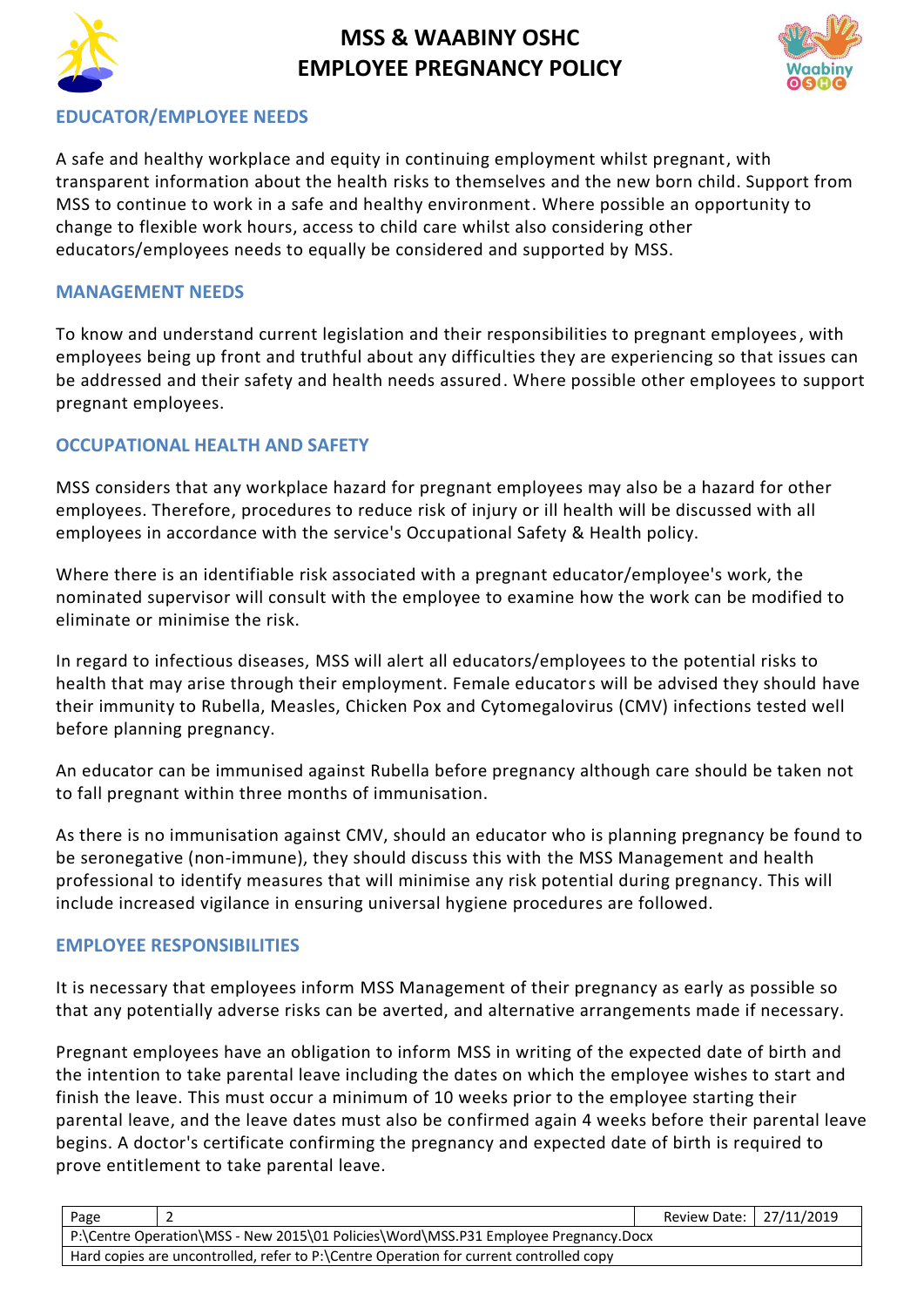



If the employee wishes to continue working past 6 weeks prior to the expected date of birth, they are required to provide a doctor's certificate confirming they are fit, and able to continue to work.

MSS requires that pregnant employees raise any difficulties that they are experiencing in regard to performing their duties at the service, so that potential risks to health can be avoided and quality child care maintained.

Employees have a responsibility under Occupational Safety & Health legislation to take reasonable care to protect themselves (and others) in the workplace. This includes co-operating with the employer on health and safety matters, such as taking appropriate precautions to avoid health risks during pregnancy.

## **INDUSTRIAL ISSUES**

MSS will maintain current information about their industrial responsibilities to their employees included in the Fair Work Act, and will be registered through Centrelink for the Paid Parental Leave Scheme.

MSS will ensure that all employees are made aware of their legal right to paid and unpaid parental leave at the time the employee advises of their pregnancy.

### **MANAGING THE WORK ENVIRONMENT**

MSS will be as flexible as possible, within the constraints of the education and care wor kplace, to ensure special needs of pregnant employees are considered and options to address their needs implemented where possible. This may include all or some of the following, depending on the specific needs of the individual:

- Review the employee's duties and negotiate alternative duties where this is necessary and possible in consideration of operational and other educator/employee needs.
- Review work practices in conjunction with the educator/employee team, to address specific issues for pregnant employees i.e. manual handling aids or support from other educators/employees; ability to set up heavy or awkward equipment; appropriate seating; heat intolerance; review aspects of universal hygiene procedures.
- Ensure all educators are supported by another educator in line with establishing a Protective Environment Policy - thus confirming the pregnant employee is supported by another educator/employee and protected from aggressive actions when dealing with distressed children or difficult behaviours.
- Seeking the co-operation of the educator/employee team to be flexible and supportive of the pregnant employee.
- Review educator rosters to accommodate health issues such as morning sickness, increased fatigue, ante-natal visits, doctor's appointments etc.
- Consideration given to educators/employee wearing maternity dress code.

| Page                                                                                   |  | Review Date: 27/11/2019 |  |  |  |
|----------------------------------------------------------------------------------------|--|-------------------------|--|--|--|
| P:\Centre Operation\MSS - New 2015\01 Policies\Word\MSS.P31 Employee Pregnancy.Docx    |  |                         |  |  |  |
| Hard copies are uncontrolled, refer to P:\Centre Operation for current controlled copy |  |                         |  |  |  |